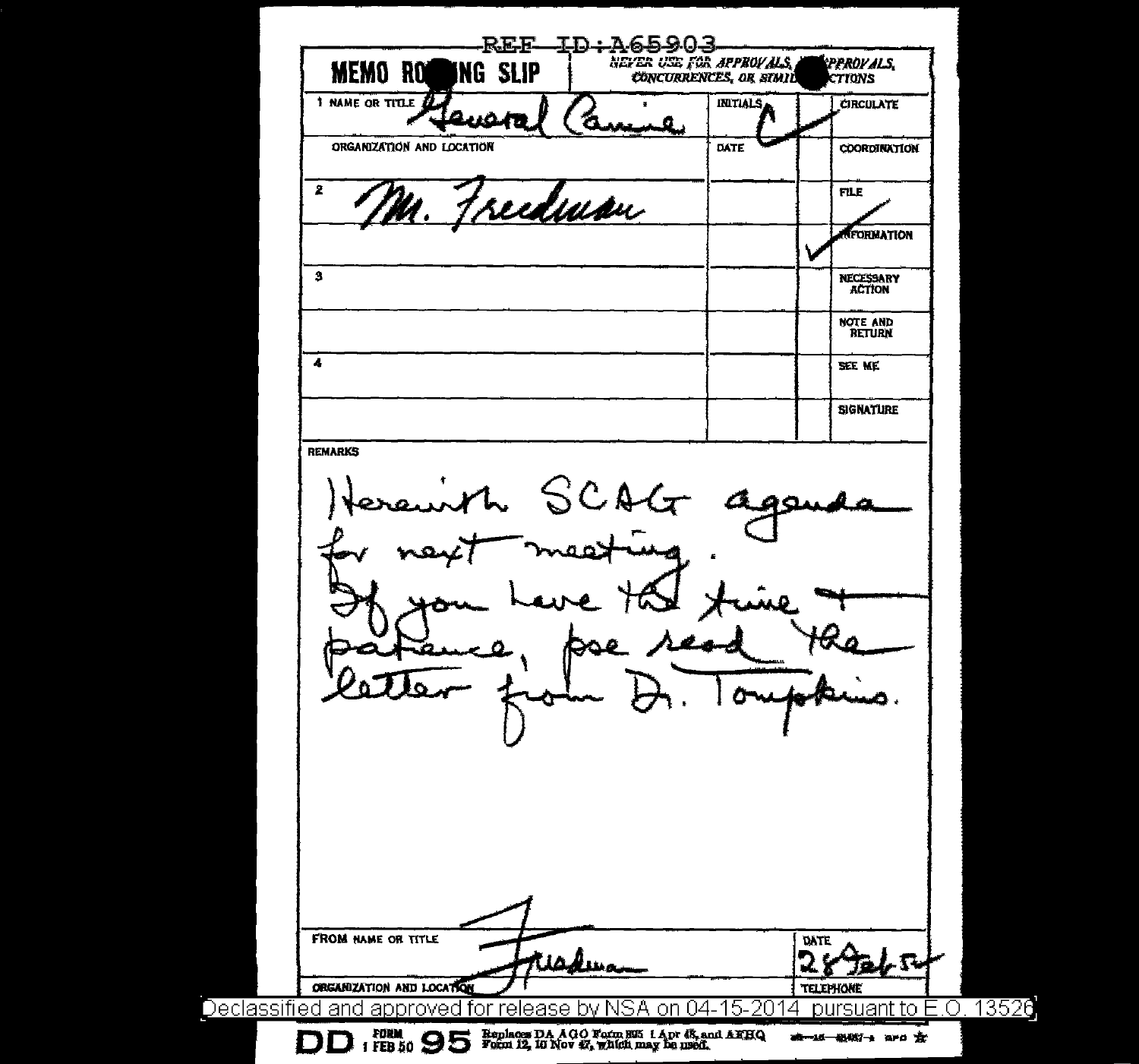

RESEARCH *l\ND* DEVELOPMENT BOA.RD Washington 25, D. C.

AGENDA

SPECIAL CRYPTOLOGIC .DVISORY GROUP

Room 3C-134, The Pentagon 0900 on J.2 March 19 *S2* 

- $1.$  To date, five meetings have been held. It has been suggested that the time is now appropriate for a report on the findings of this committee, to be made available to both the Director,  $\text{LFS}_{\text{L}}$ , and the Chairman, RDB. It is hoped that this morning is meeting can record the accomplishments and recommendations of the Group. Mr. Post will endeavor to draw up the consensus of this Group at the end of the discussion and prepare a paper for SC.1G approval at tomorrow's meeting. It is further contemplated that SCAG will reet at 2:30 p.m. tonorrow with General Canine, to discuss with him the content of the paper.
- $2.$  The following topics are proposed for this morning's discussion and inclusion in the above paper:
	- (a) Can the primary problem be solved? Explain.
	- (b) What additional requirements should be met (funds, buildings, sites, equipment, personnel, etc.)?
	- (c) Future plans?
	- (d) Should problem be divided, i.o., electronics and mathenatics?
	- (e) Outside contracts? If so, to what purpose and extent?
	- $(f)$  Etc.